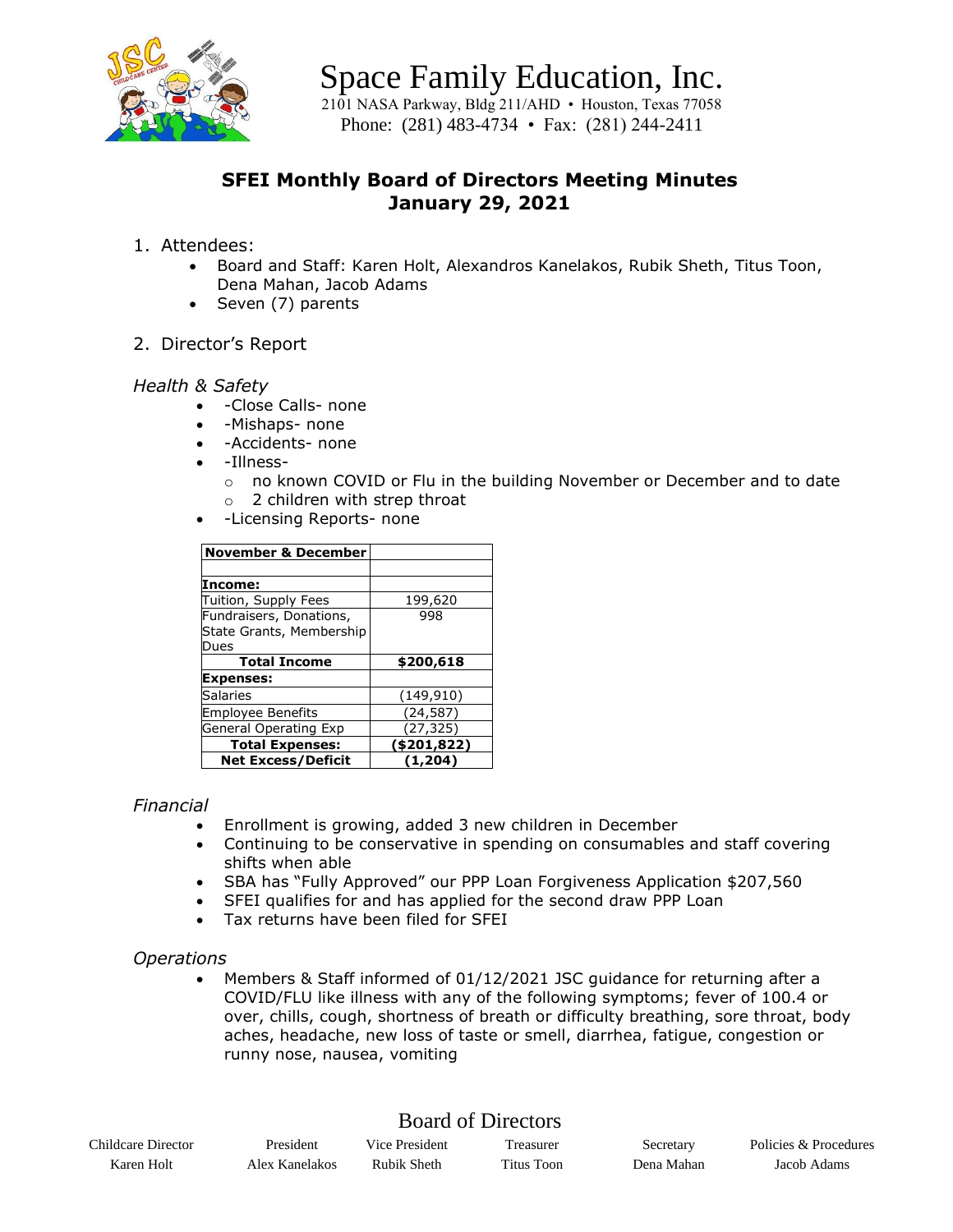

# Space Family Education, Inc.

 $2101$  NASA Parkway, Bldg 211/AHD • Houston, Texas 77058 Phone: (281) 483-4734 • Fax: (281) 244-2411

- $\circ$  10 days after first symptoms with 3 days post resolution of fever/symptoms
- $\circ$  8 days after first symptoms with a day 4/5 negative COVID test
- Drop in Policy updated:
	- $\circ$  Drop In child must be the sibling of and live in the same household as a currently enrolled child
	- $\circ$  Drop In child will attend the same SFEI classroom as their younger sibling, in Rooms 6-9, provided there is space available
	- o Drop In child must be in grade 2 or less
	- o Drop In child must pass SFEI COVID screening and be current on vaccinations
	- o Parents must request a drop-in spot 2 weeks ahead of time
- WIFI and Network issues resolved
- Locations of classroom HVAC intake/output vents mapped and checked for proper spacing. All good.

## *Enrollment*

- 01/01/2021 115 (137) 83.9 % *(up from 112)*
- Waitlist and Tour requests have picked up
- 4 on Waitlist wanting to Enroll April-May 2021
- Working on new ad to get Fall 2021 PreK Classrooms filled

#### *Staff*

- Ms Erica Ferguson Room 7 on leave of absence for family matter
- Ms April Hawthorne Room 7 resigned to take position in public school
- Ms Maggie Halladay gave notice of her upcoming March 1 resignation
- Hired Tristen Brunson full time for Room 7
- Hired Isairael Dena full time for Room 7
- Hired Gabriella Gonzalez part time substitute
- Hired Kimberlynn Curry part time substitute
- Working with Occupational Health and the PIRG to include SFEI teachers in the next offering of COVID vaccine at JSC
- Professional Development: December staff meeting topics included:
	- o Giving/Receiving Constructive Feedback
	- o Review and realigning of classroom/SFEI goals

## *Special Events*

- Holiday Pictures went smoothly and were fabulous
- Polar Express Day with special breakfast for lunch, fun activities and PJ's all day was super fun for the kids
- Class Valentine parties scheduled for Friday, February 12
- 3. Status on Open Items:
	- No open items
- 4. Action Items
	- Send a reminder to parents regarding teacher conference options

## Board of Directors

| Childcare Director | President      | Vice President | l reasurer | Secretary  | Policies & Procedures |
|--------------------|----------------|----------------|------------|------------|-----------------------|
| Karen Holt         | Alex Kanelakos | Rubik Sheth    | Titus Toon | Dena Mahan | Jacob Adams           |